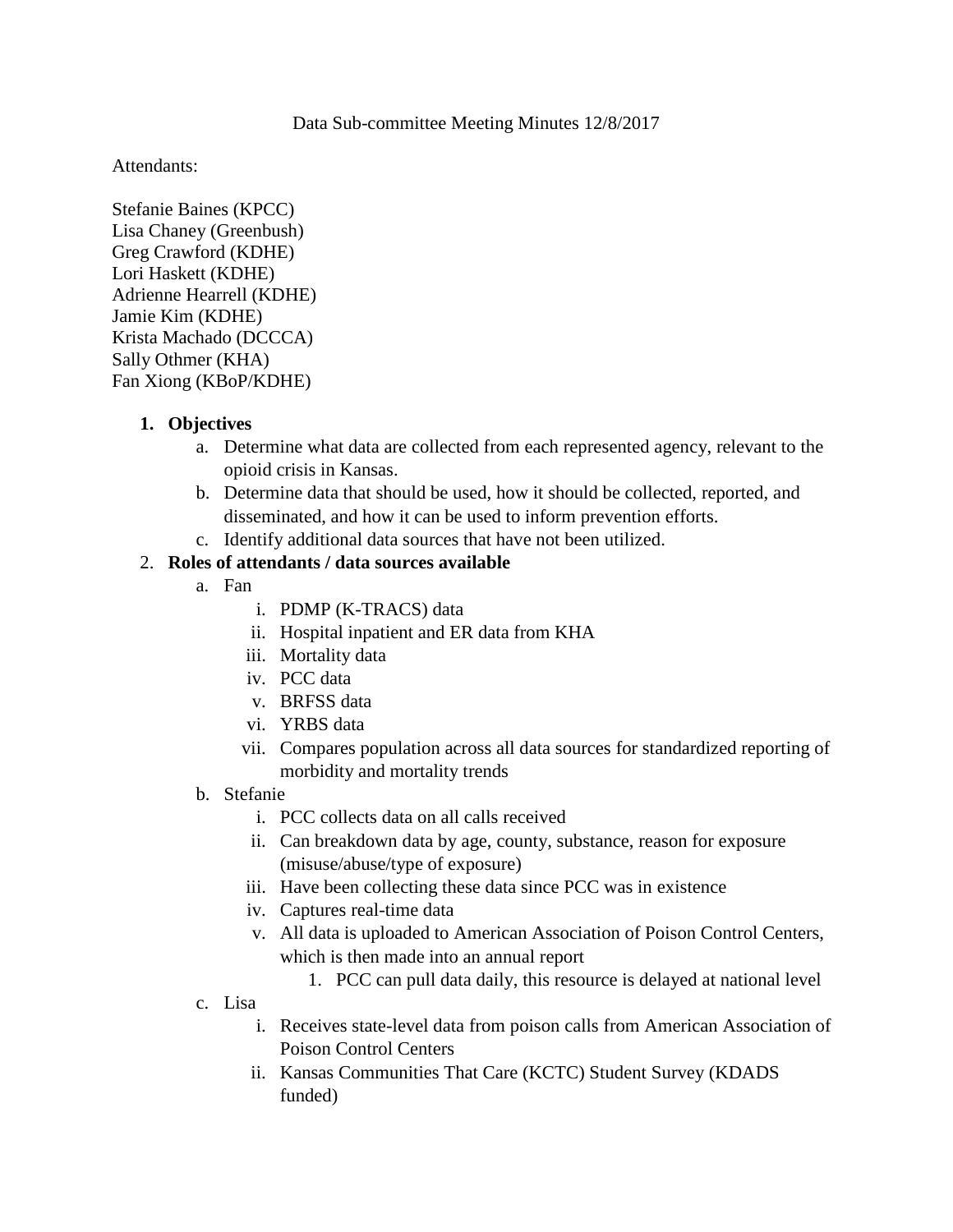- 1. <http://kctcdata.org/domain.aspx?code=10089>
- 2. Can be broken down by school district and building level for local level planning
- 3. Two-month window: December  $1<sup>st</sup>$  January  $31<sup>st</sup>$ 
	- a. Survey is administered on paper or online within school in a group setting – teacher facilitated
	- b. Act of consent is a barrier
- 4. Data collected:
	- a. Self-report of use
	- b. Type of drug
	- c. Past 30 day use / annual use
	- d. Risk of harm from rx drug misuse
	- e. Where they obtained substances
	- f. "What would parents say?" "Do they know you're taking rx drugs?"
- 5. Response rate is ~45% in 2016
- iii. Young adult survey
	- 1. 18-25 year-olds
	- 2. State-wide sample
	- 3. Integrated questions from previous survey in addition to questions regarding DUI, drunk driving, poly-drug use, proper disposal
- iv. Completed a gambling survey with behavioral health questions
	- 1. One question on rx drug misuse
	- 2. Statewide sample
- v. Kansas Behavioral Health Indicator Dashboard (KBHID)
	- 1. Treatment data
		- a. State-level data; cannot use county-level
	- 2. Lisa will send the link to the group
- d. Krista
	- i. Data collection pilot program with KC Metro Methadone Program (KUMC, part of PFS grant)
		- 1. Screening data
		- 2. What led to abuse/misuse
	- ii. Hopeful to expand to Wichita
- e. Lori / KDHE
	- i. YRBS
		- 1. CDC gives list of randomly selected schools
		- 2. KDHE approaches schools for participation
		- 3. Have to get certain participation rate to get weighted data
	- ii. Kansas Violent Death Reporting System
		- 1. 2015 homicide and suicide data first year of data
		- 2. Cannot report <5 per county
		- 3. Police report, coroner report, and death certificate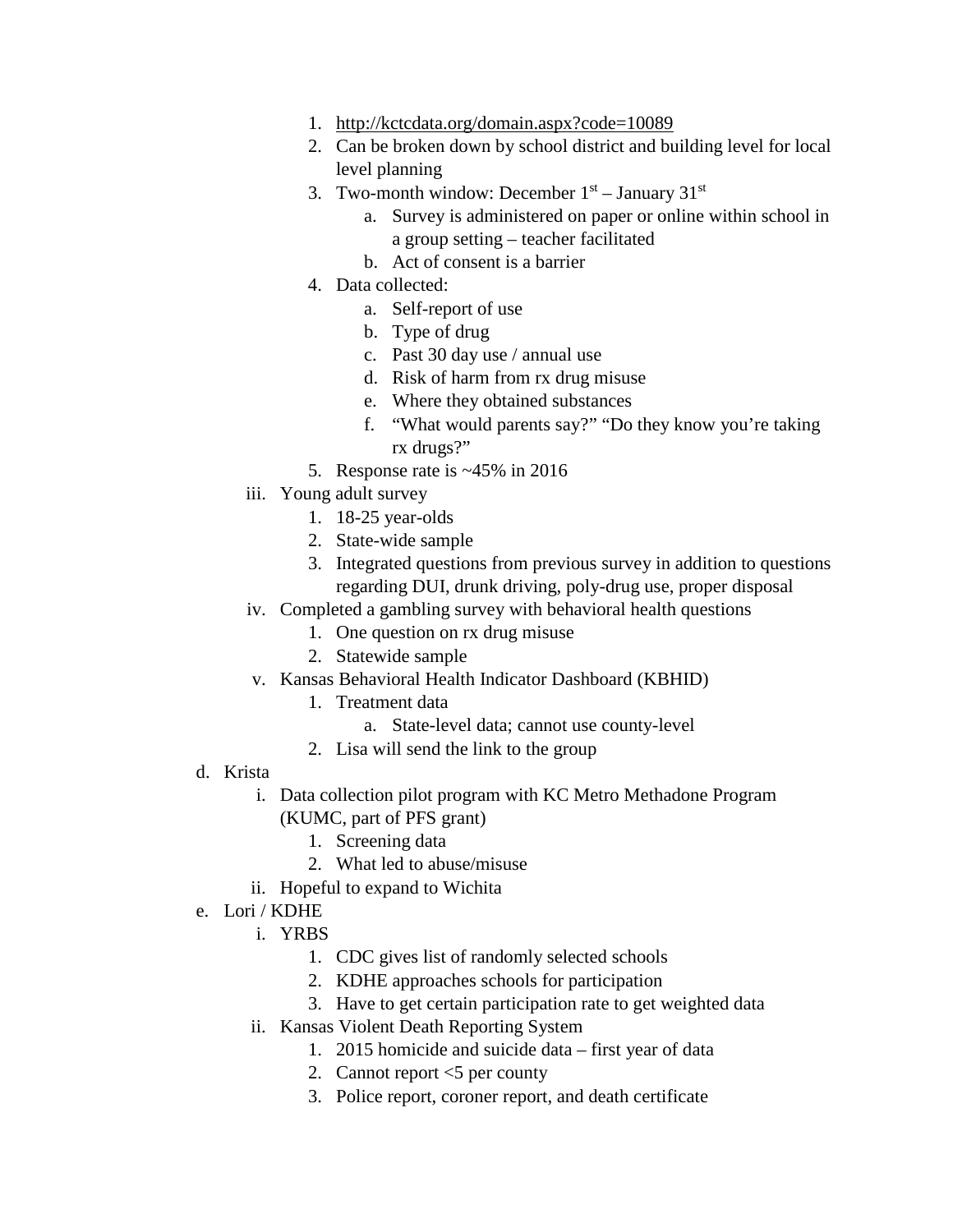- 4. Used to inform prevention efforts
- f. Jamie
	- i. NAS project with Megan
		- 1. Analyzed NAS cases/calculated rates by peer group (Jamie will send poster to subcommittee)
		- 2. ICD-9 to ICD-10 transition
			- a. Cannot just use numerator have to do inclusion and exclusion of cases
			- b. Pre-term infants treated with opioids have to be excluded
			- c. Infants transferred to other hospitals excluded to prevent duplication
			- d. V code denominator
				- i. Replicated MMWR methods (Jamie will send article link)
			- e. CDC has done crosswalk for NAS cases from ICD-9 to ICD-10
				- i. PQC has been testing new SAS code
			- f. CSTE planning to generate a standardized case definition for NAS
		- 3. Barrier in using hospital  $d/c$  data, can only link to
		- 4. No linking variable from infant to mother (and birth certificate)
			- a. Jamie will look at other states to identify potential linking variables
		- 5. Jamie will serve on NAS subcommittee
	- ii. PRAMS (first year)
		- 1. Paper and telephone survey
		- 2. Question regarding drug use of mothers
		- 3. NAS question not asked in KS
		- 4. April  $1<sup>st</sup>$ , 2018, perhaps propose a question about NAS
- g. Sally
	- i. KHA member hospitals collect inpatient and outpatient data and disseminate to KDHE
		- 1. Overall good representation of hospitals
	- ii. Are there hospitals that may be open to collecting chart review data?
		- 1. Difficult process consider time and IRB
		- 2. How could we make this a "good sell?"
		- 3. What are they doing about the transition quality improvement? How are you coding records relevant to ICD-10?
	- iii. E-codes KHA makes this reporting mandatory
		- 1. Injury coding
- h. Greg
	- i. Syndromic surveillance data